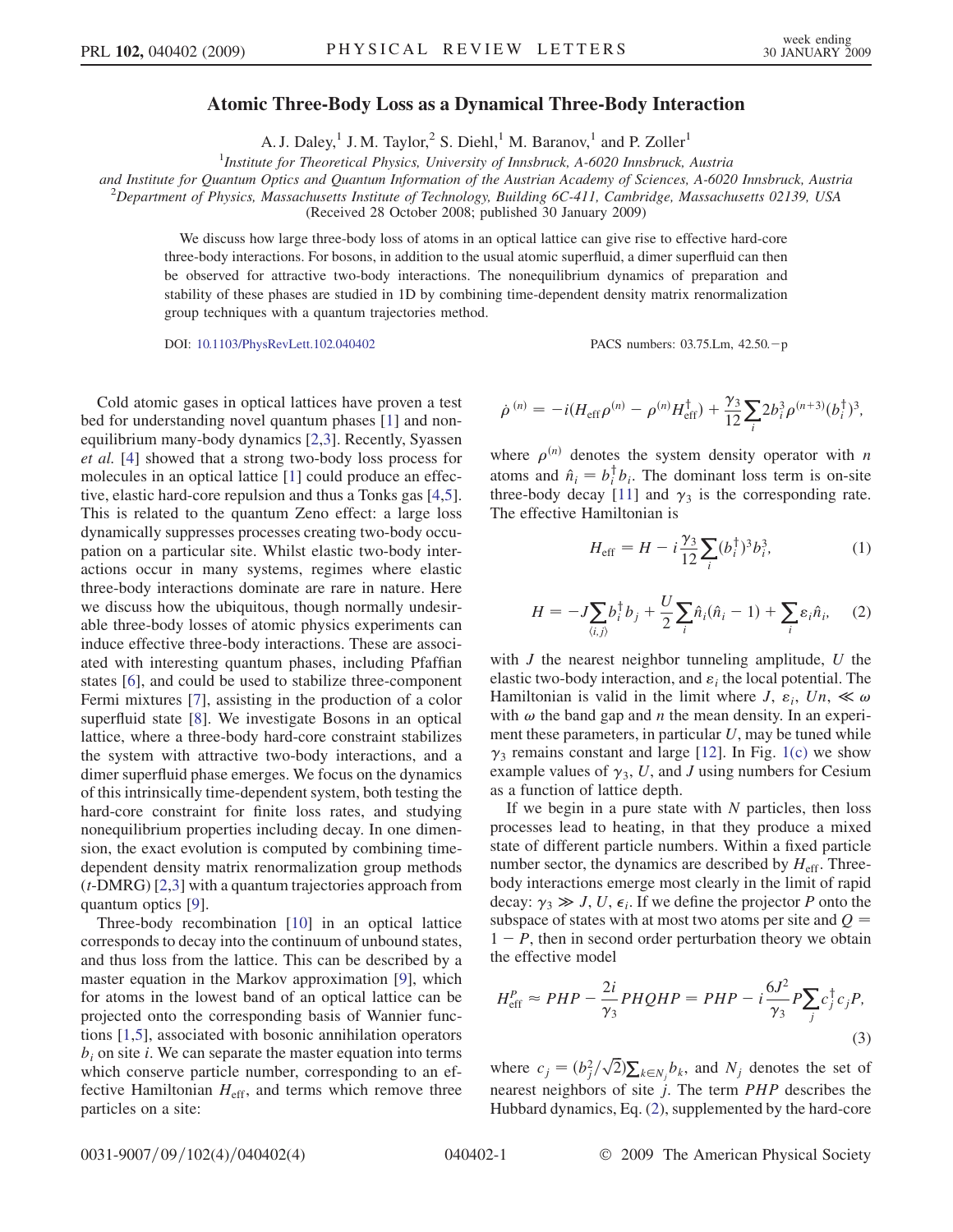<span id="page-1-0"></span>

FIG. 1 (color online). (a) Bosons in an optical lattice in the presence of three-body loss at a rate  $\gamma_3$ . (b) Example model parameters estimated for Cs at a magnetic field of 15 Gauss (where the scattering length is  $20a_0$  and the recombination length  $\sim$  500 $a_0$  [10] where  $a_0$  is the Bohr radius) as a function of lattice depth  $V_0$ , showing  $\gamma_3$  (solid line), U (dashed), and J (dotted). Values of  $\gamma_3$  are obtained by integrating the measured three-body recombination rates in free space over a state with three particles in a single Wannier function. (c) The probability that at least one loss event has occurred at time  $tJ = 2$ , beginning with a single particle on each of 10 sites, and  $U/J = 3$ (solid line), 5 (dashed), and 10 (dotted), computed using t-DMRG methods (see text for details).

constraint  $(b_i^{\dagger})^3 = 0$ . Furthermore, the effective loss rates decrease as  $J^2/\gamma_3$  [13].

Thus, we see the clear emergence of a three-body hardcore constraint in the limit  $\gamma_3 / J \gg 1$ . We can study the physics of the projected model PHP to obtain a qualitative understanding of the quantum phases associated with the projection. However, the residual loss processes make this system intrinsically time dependent, and can give rise to heating. We therefore study the full nonequilibrium dynamics, by combining  $t$ -DMRG methods [2,3] with an expression of the master equation as an average over quantum trajectories [9]. Each stochastic trajectory begins from an initial pure state (sampled from the initial density matrix), and can be interpreted as describing a single experimental run, in which losses occurred at particular times  $t_n$  and on sites  $i_n$ . The evolution is described by the non-Hermitian  $H_{\text{eff}}$ , except for times  $t_n$ , where losses (or quantum jumps) occur,

$$
i\hbar \frac{d}{dt} |\psi(t)\rangle = H_{\text{eff}} |\psi(t)\rangle; \qquad |\psi(t_n^+)\rangle = \frac{C_{i_n} |\psi(t_n)\rangle}{||C_{i_n} |\psi(t_n)\rangle||},\tag{4}
$$

where the jump operator  $C_i = b_i^3$  corresponds to threebody loss on site  $i$ . In stochastic simulation of the master equation, the times  $t_n$  are points where the norm of the state falls below a randomly chosen threshold. At these times, a random jump operator is selected according to the probabilities  $p_{i_n} \propto \langle \psi(t_n) | C_i^{\dagger} C_i | \psi(t_n) \rangle$  and applied. In this way we can both investigate individual trajectories and compute expectation values from the master equation. The latter is performed by stochastic average over both initial states and over jump events, which converges rapidly as the number of trajectories is increased.

The need to simulate many trajectories for convergence is offset by the efficiency of simulating states rather than density matrices [14], and we can also make use of existing optimizations for conserved quantities. Despite the application of local jump operators, we find the evolution quite efficient, especially for small numbers of jumps [15].

As an example of the suppression of loss, we consider preparing a homogenous initial state at unit filling in a deep optical lattice where  $U/J \rightarrow \infty$ . At time  $t = 0$  we suddenly ramp the lattice to a finite depth, and observe the probability *p* that a single three-body loss event has occurred as a function of time. In Fig. 1(c) we plot this probability for different  $U/J$  as a function of  $\gamma_3/J$ . We see a clear suppression of loss rates for large  $\gamma_3/J$ , and also a substantial decrease for larger  $U/J$ , resulting from the decreased amplitude for doubly occupied sites.

In the limit of large  $\gamma_3$ , it is instructive to study the equilibrium phase diagram of the projected Hamiltonian PHP. For  $U/J > 0$ , we observe the well-known Mott insulator (MI) and atomic superfluid phases of the Bose-Hubbard model. However, the three-body hard-core condition will also stabilize the system for  $U/J < 0$ , where we find a dimer superfluid phase [see Fig.  $2(a)$ ]. This is characterized by the vanishing of the order parameter signalling superfluidity of single atoms (ASF) ( $\langle b_i \rangle = 0$ ), while a



FIG. 2 (color online). Equilibrium analysis of the projected Bose-Hubbard model PHP. (a) Mean-field phase diagram as a function of  $U/(Jz)$  and density, n. (b,c) Magnitude of offdiagonal elements of (b) the single particle density matrix  $|S(i, j)| = |\langle b_i^{\dagger} b_j \rangle|$  and (c) the dimer density matrix,  $|D(i, j)| =$  $|\langle b_i^{\dagger} b_i^{\dagger} b_j b_j \rangle|$ , as a function of  $|i - j|$ , for  $U/J = 10$  (thin solid line), 5 (dotted), 0 (dot-dash),  $-5$  (dashed), and  $-10$  (thick solid line). These results are computed for 20 particles on 20 lattice sites in one dimension, with box boundary conditions and  $i +$  $j = 21$ , using imaginary time evolution in t-DMRG, and plotted on a logarithmic scale.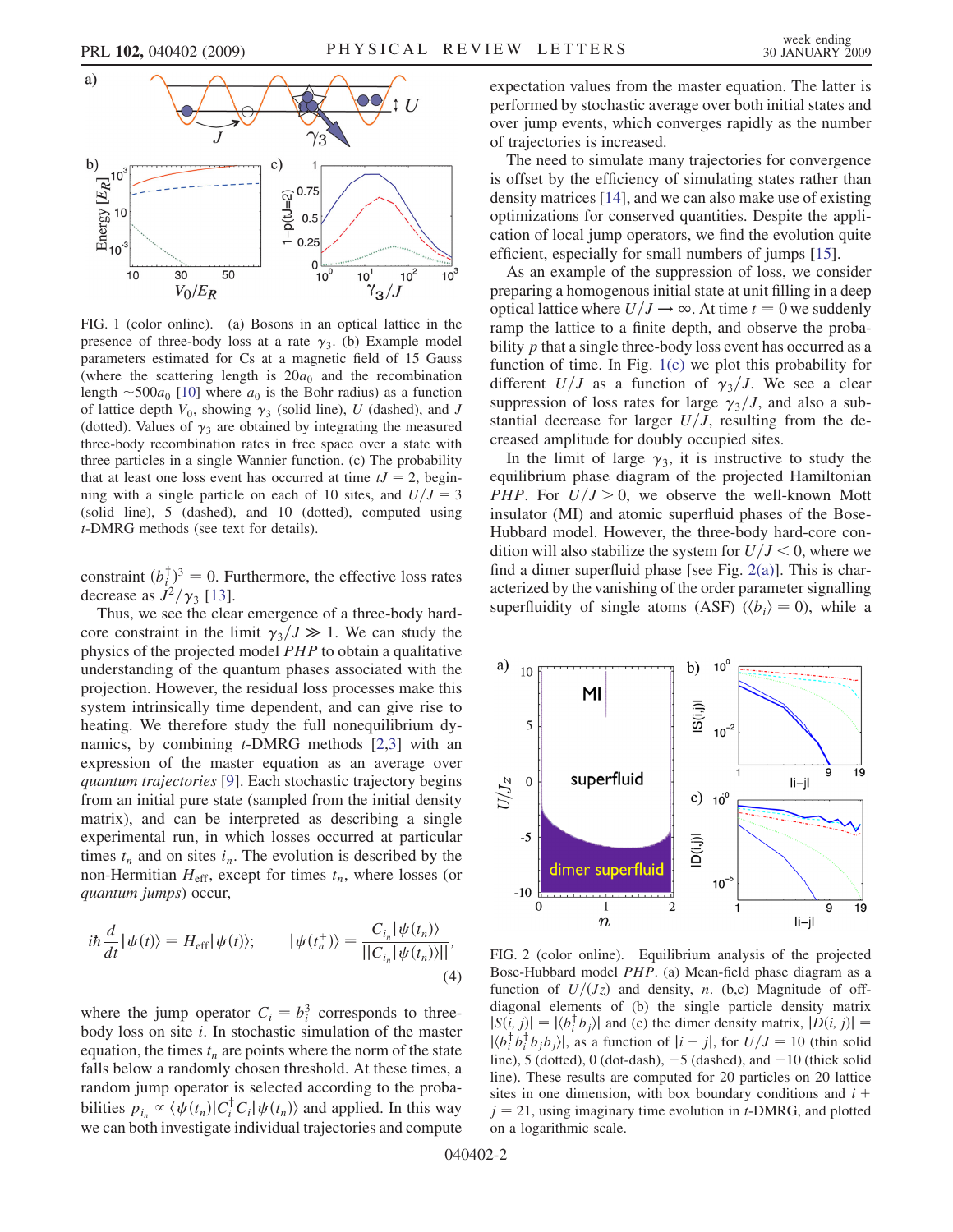<span id="page-2-0"></span>dimer superfluidity (DSF) order parameter persists ( $\langle b_i^2 \rangle \neq$ 0). The superfluid regimes are connected via a quantum phase transition associated with the spontaneous breaking of a discrete  $Z_2$  symmetry, reminiscent of an Ising transition [16]: the DSF order parameter transforms with the double phase  $\sim \exp 2i\theta$  compared to the ASF order parameter  $\sim$  expi $\theta$ . Consequently, the symmetry  $\theta \rightarrow \theta + \pi$ exhibited by the DSF order parameter is broken when reaching the ASF phase.

We can obtain a qualitative mean-field picture using a homogeneous Gutzwiller ansatz wavefunction, given for the projected Hilbert space by  $|\Psi\rangle = \prod_i |\Psi\rangle_i$ , where  $|\Psi\rangle_i = r_0 e^{i\phi_0} |0\rangle_i + r_1 e^{i\phi_1} |1\rangle_i + r_2 e^{i\phi_2} |2\rangle_i$ . Normalization implies  $\sum_{\alpha} r_{\alpha}^2 = 1$ , while the filling is  $n = r_1^2 + 2r_2^2 \le 2$ . To examine the phases, we find the energy  $E/M^d$  =  $\langle \Psi | H | \Psi \rangle$ ,  $E(r_{\alpha}, \phi_{\alpha}) = Ur_2^2 - Jzr_1^2[r_0^2 + 2\sqrt{2}r_2r_0\cos\Phi +$  $(2r_2^2)$ , where  $\Phi = \phi_2 + \phi_0 - 2\phi_1$  and  $M^d$  is the number of lattice sites. For any  $r_{\alpha}$  the energy is minimized for  $\Phi$  an integer multiple of  $2\pi$ . For  $r_1, r_0 \neq 0$  placing us in the ASF phase with  $|\langle b_i \rangle|^2 = r_1^2 (r_0 + \sqrt{2}r_2)^2 \neq 0$ , the phaselocking expression contributes a ''source'' term linear in  $r<sub>2</sub>$  to the energy, and consequently the minimum of the energy cannot be located at  $r_2 = 0$ . Thus, a finite atomic condensate always implies a dimer component  $|\langle b_i^2 \rangle|^2 =$  $2(r_0r_2)^2$ , though the reverse is not true.

At fixed *n*, the energy is a function, e.g., of  $r_1$  alone. For the second order transition found within our mean-field theory, an instability for atomic superfluidity is indicated by its mass term crossing zero,  $\partial^2 E(r_1 = 0)/\partial r_1^2 \equiv 0$ . This leads to a critical interaction strength for the ASF-DSF transition,  $U_c/(Jz) = -2[1 + n/2 + 2\sqrt{n(1 - n/2)}].$ Within the DSF phase the order parameter obeys  $|\langle b_i^2 \rangle|^2 =$  $n(1 - n/2)$  independent of the interaction strength. For  $n \rightarrow 2$ , we approach a MI state in a second order transition. At  $n = 1$  we find that the ASF-DSF transition takes place at the same coupling strength as the ASF-MI transition, but with the opposite sign. The complete mean-field phase diagram in the plane of density and interaction strength is plotted in Fig. [2\(a\).](#page-1-0)

From the last term in Eq. [\(3\)](#page-0-1), we can estimate the initial loss rate from the ground state Gutzwiller wave function. We obtain the rate  $\gamma_{\text{eff}} = 3J^2 z/\gamma_3 M^d (\langle \hat{n}_i^2 \rangle - n) \times$  $(n + |\langle b_i \rangle|^2)$ , which is zero in the MI, and  $\propto n^2$  for the DSF,  $\gamma_{\text{eff}} = 3J^2 z M^d n^2 / \gamma_3$ . In the DSF phase, the critical temperature  $T_c \propto n^{2/3}$  at low densities, and the energy density deposited by a single loss,  $\Delta E_{\text{loss}} = (z +$  $1|U|n/(2M^d)$ . The number of independent loss events needed to melt the DSF is then proportional to  $T_c/\Delta E_{\text{loss}}$ , and the melting time strongly decreases for increasing density, proportional to  $\gamma_3/[\vert U \vert (z + 1) J^2 z n^{7/3}]$ .

These qualitative features are reproduced in one dimension, as supported by numerical calculation of the ground state for *PHP*. In Figs.  $2(b)$  and  $2(c)$  we show the characterisation of the crossover between the ASF and DSF regimes in one dimension via the off-diagonal elements of the single particle density matrix,  $S(i, j) = \langle b_i^{\dagger} b_j \rangle$ , and

the dimer density matrix  $D(i, j) = \langle b_i^{\dagger} b_j^{\dagger} b_j b_j \rangle$ . In the MI regime, the off-diagonal elements of  $S(i, j)$  and  $D(i, j)$ decay exponentially. As we enter the superfluid regime, quasi-long-range order is visible in the polynomial decay (linear on the logarithmic scale). As  $U/J$  is made more negative, we see a return to exponential decay for the offdiagonal elements of  $S(i, j)$ , but the off-diagonal elements of  $D(i, j)$  still decay polynomially and, indeed, increase in magnitude. This characterizes the DSF regime in one dimension. Here, the transition to the DSF and MI regimes occurs at much smaller  $|U/J|$  than in higher dimensions, but these two transitions again occur at similar  $|U/J|$  for  $n = 1$ .

A DSF could be prepared via an adiabatic ramp beginning from states with very small amplitude of three-body occupation. We study two such scenarios as illustrated in Fig. 3(a): (i) Beginning from a MI, and ramping from  $U/J = 30$  to  $U/J = -8$  to produce a DSF (which is intuitive, but associated with large probability of decay); or (ii) applying a superlattice and beginning from a MI with two particles per site in the lowest wells, then switching the interaction rapidly to  $U/J = -8$  on a time scale much faster than tunneling between the lowest wells and ramping down the superlattice. In each case, we compute dynamics for  $\gamma_3/J = 250$ , ramping parameters sufficiently



FIG. 3 (color online). Dynamics of adiabatic ramps into a dimer superfluid regime. (a) We begin with (i) a Mott-insulator state (ramping  $U/J$ ), and (ii) a state with preprepared dimers in a superlattice (removing the superlattice). (b)-(c) The sum of kinetic  $(E_K)$  and interaction  $(E_I)$  energy and (inset) particle number as a function of time for two example trajectories, one with no loss events (dashed lines) and one with several loss events (solid lines). Here, (b) shows a ramp from  $U/J = 30$  to  $U/J = -8$ , with  $U(t) = \alpha J/(100 + 3tJ) + \gamma$ , with  $\alpha$  and  $\gamma$ ramp parameters, and (c) shows a ramp with a superlattice potential,  $\varepsilon_l = V_0 \cos(2\pi l/3)$ , where  $V_0 \approx 30J \exp(-0.1tJ)$ , adjusted so that  $V_0(tJ = 100) = 0$ , with fixed  $U/J = -8$ . In each case,  $\gamma_3 = 250J$ . For (b), we use 20 atoms on 20 lattice sites, for (c), 14 atoms on 23 lattice sites. (d) Plot showing the probability that no loss event has occurred after time  $t$  for the ramps in (b) (dashed line) and (c) (solid).